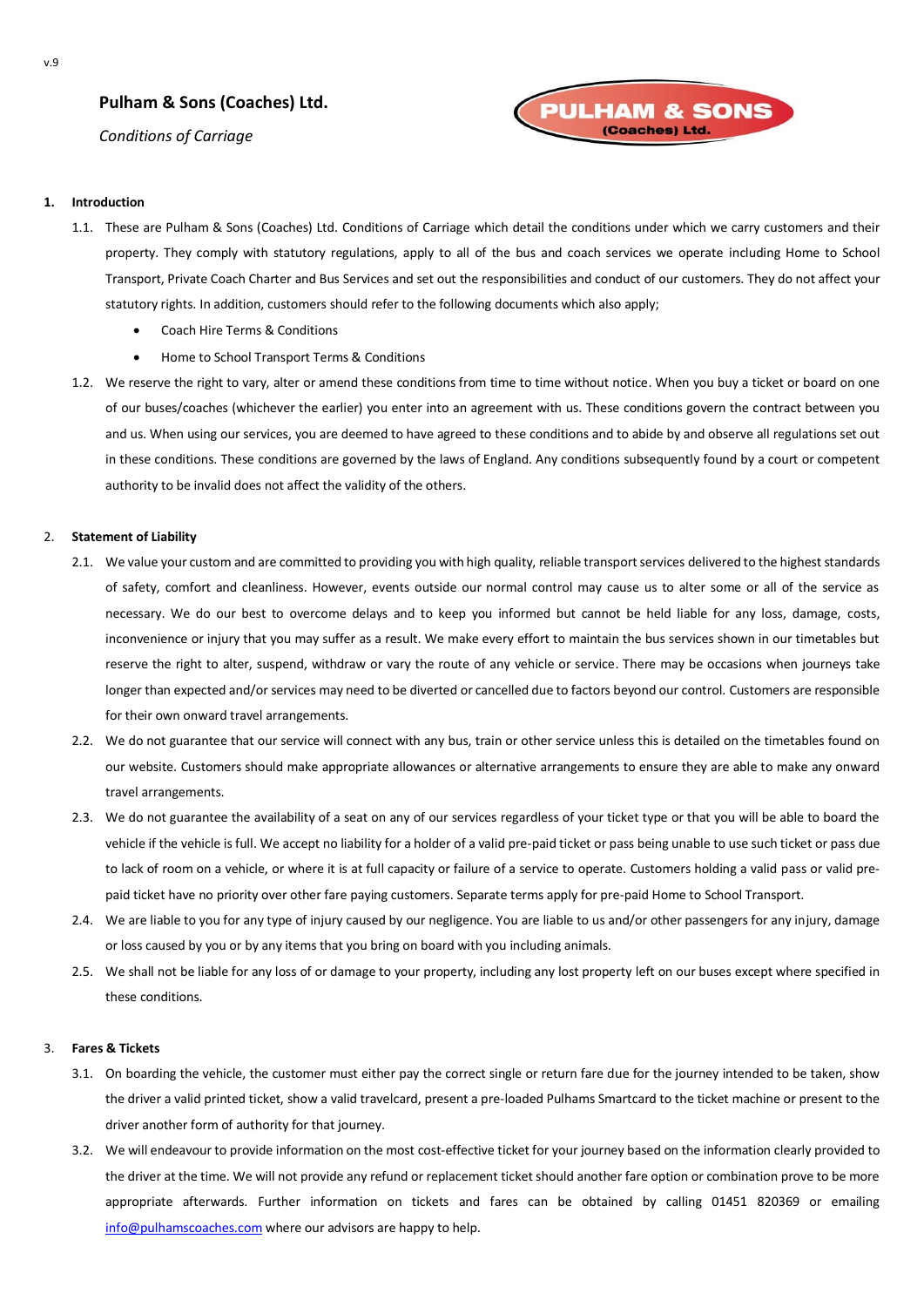- v.9
- 3.3. Customers who are unable or refuse to pay the appropriate fare, who do not hold a valid ticket or pass or do not validate a Smartcard payment for the journey, may be asked to leave the vehicle.
- 3.4. Payments of fares must be made in cash sterling. We do not accept on bus payment by cheque or by notes of £50 or over under any circumstances.
- 3.5. To help us run our services smoothly, the correct fare is always appreciated. Our drivers will provide change if they are able to do so. If you are unable to provide the exact fare and no change is available, the driver will take your name and address details so that any overpayment can be refunded providing the relevant evidence i.e. your ticket, is supplied.
- 3.6. If you transfer from another operator's vehicle to one of our vehicles, you will be considered to be starting a new journey. You will be required to pay the appropriate fare if you do not hold or are unable to produce on request a valid pass or valid through-ticket.
- 3.7. We do not accept tickets from any other bus or train operator as full or part payment of your journey.
- 3.8. If our ticket equipment is not functioning properly and as a consequence is not able to produce tickets, you must still pay the correct fare for your journey.
- 3.9. Customers are not permitted to use a ticket, pass or smartcard which has been damaged, expired, obtained fraudulently or transferred to the person other than to whom it was issued.
- 3.10. Customers are responsible for the safety and integrity of their own tickets and passes once issued. We are not obliged to replace your ticket, pass, permit or smartcard if it is lost, damaged, mislaid or stolen. If we decide to replace a card this will be at the company's discretion an may incur and administrative charge.
- 3.11. Pulhams Smartcards are available to all customers at a cost of £1. The card thereafter provides a discount of 10% on most standard fares.
- 3.12. We strongly advise customers to register their Pulhams Smartcard to protect the balance should it be lost or stolen.
- 3.13. Online top up payments on the Pulhams Smartcard take 48 hours to be processed. Therefore, depending on your travel arrangements, your balance may not be available for payment of your intended journey. In these circumstances the total fare for your journey must be paid in full, with cash. On bus top-ups with cash are effective immediately. An automatic top-up facility is available for registered cards when your card balance reduces to a pre-defined limit. Visit https://portal.squidcard.com/CustomerPortal/#/register to register your card and benefit from these features. For further assistance with and information on Pulhams Smartcard visit <https://www.squidcard.com/support/transit>
- 3.14. Pulhams Smartcards are not valid when purchasing Weekly and 4-Weekly ticket types, where available, and the 10% discount does not apply to already discounted fares i.e. NHS discounted fares from Arle Court, Granley Road and Longlevens.
- 3.15. If paying in cash for a ticket, customers should have the correct money and ensure a ticket is issued for the correct amount.
- 3.16. Customers should safely retain the ticket, travelcard or Smartcard for the duration of the journey and present it when requested for inspection by a ticket inspector or other Pulham's company official. If you fail to do so or present any form of ticket that is out of date or has been altered, defaced or damaged in any way, you will be liable for the full fare for the journey you are making. You may be liable to pay the full fare for the journey being taken for missing tickets or passes. No refund will be provided if you later find the missing ticket or travel passes.
- 3.17. Depending on the circumstances, we also reserve the right to charge you a non-refundable penalty fare of £10 or to prosecute you. It is a criminal offence to use altered or counterfeit tickets with the intention of deceiving our employees, where we suspect such deception is intended or has taken pace then we reserve our right to inform the police and seek prosecution.
- 3.18. At the completion of the journey you must leave the vehicle or pay another fare to remain on board.
- 3.19. Cash fares on the bus are calculated in accordance with a table showing fare stages relating to named stopping places along the line of the bus route. If you board or alight at any stop other than a fare stage, you will be charged from the preceding stage from where you board and/or to the next stage after where you alight. If zonal fares apply, you will be charged according to the number of zones you travel through.
- 3.20. You must ensure that any ticket purchased on the bus is issued to you directly from the ticket machine and shows the correct fare for the journey you are making. Customers should check their change and highlight any errors to the driver immediately as mistakes cannot be rectified later. If the driver has insufficient change to process this then he or she will take your details so that the matter can be rectified through our Head Office.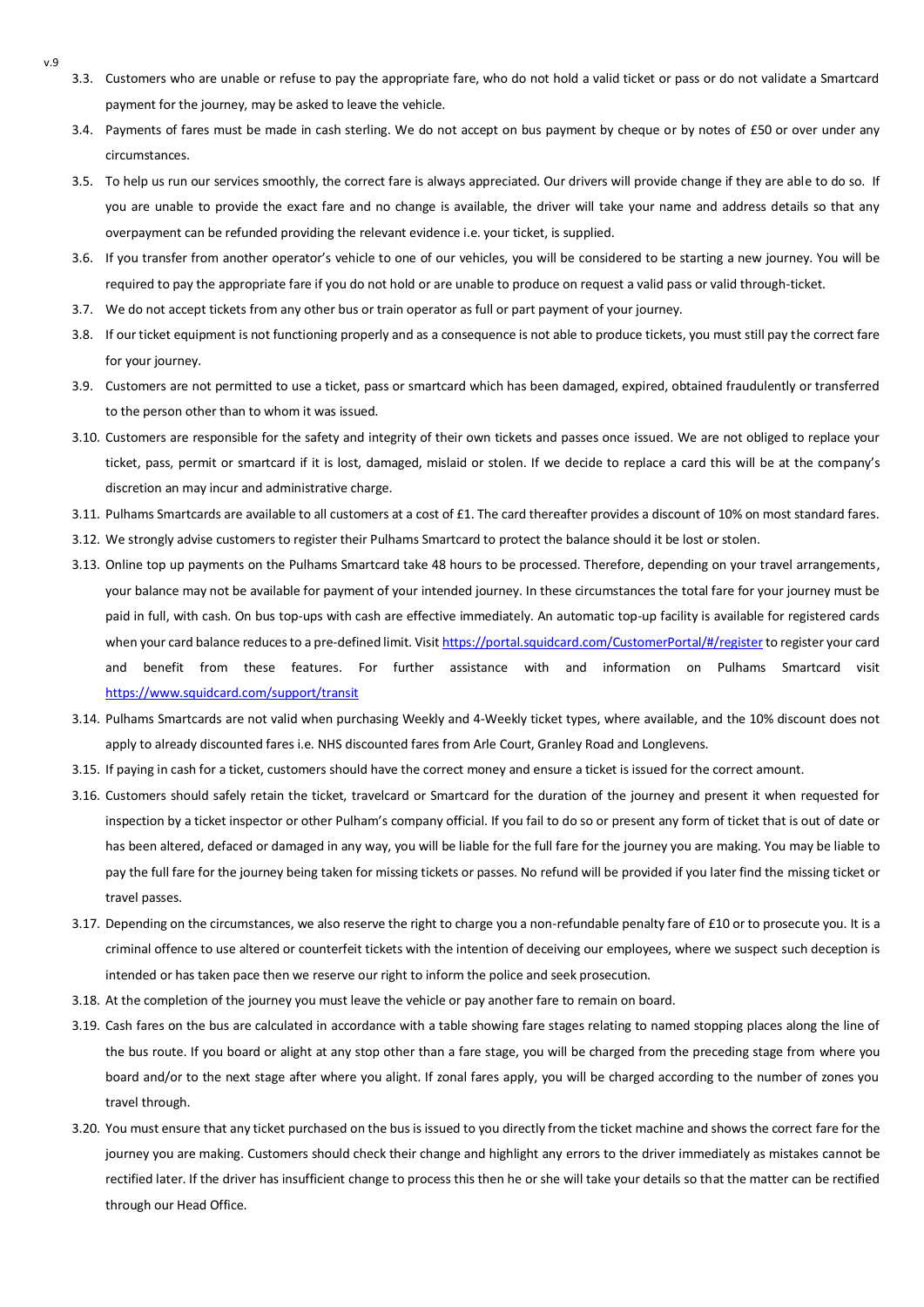- 3.21. Unless our publicity specifically states it, you may not break your journey when travelling on a cash ticket. You must not transfer any type of ticket to someone other than the person they are issued to.
- 3.22. We reserve the right to refuse any person boarding or travelling on our services if we have reasonable cause to suspect fraudulent or unlawful conduct is or will occur.
- 3.23. On production of a valid pass, NHS staff are entitled to a 50% discount on journey's which commence or terminate at a hospital. Details of pass validity can be obtained by contacting Head Office at the address below.
- 3.24. *Child fares –* a child fare is payable for children between the ages of 5 and 16 inclusive. A child who is 17 would therefore need to pay an adult fare. Children under the age of 5 may travel free providing they are accompanied by one fare paying adult or concessionary pass holder and they do not occupy a seat required by a fare paying individual. A limit of one child per fare paying or concessionary passenger is applicable. Additional children will be charged the relevant child fare. Where a child under 5 is accompanied by a passenger under 17 then either both pay the child fare, or one should pay the adult fare and the other travel free whichever is cheaper.
- 3.25. Exclusions apply on the 606 service where the following is applicable: a child fare is payable for children between the ages of 5 and 17 inclusive. A passenger who is 18 would therefore need to pay an adult fare. Children under the age of 5 may travel free providing they are accompanied by one fare paying adult or concessionary pass holder and they do not occupy a seat required by a fare paying individual. A limit of one child per fare paying or concessionary passenger is applicable. Additional children will be charged the relevant child fare. Where a child under 5 is accompanied by a passenger under 18 then either both pay the child fare, or one should pay the adult fare and the other travel free whichever is cheaper.
- 3.26. Any child or adult unable to pay the fare on boarding and who, in the driver's opinion is at risk, vulnerable or in distress will be carried at all times, subject to providing their name and address to enable the fare due to be collected at a later date. In such circumstances, the driver will issue a single ticket for one journey allowing the individual to travel to their home or the nearest stop thereto.
- 3.27. *Concessionary Travel -* Concessionary travel schemes for many categories of passenger are operated by local authorities in England, Scotland and Wales. The terms, rules and conditions of applying for these schemes are the responsibility of and the validity of individual passes is determined by, the pass issuing authority and concessionary passengers must comply with these conditions.
- 3.28. When making a journey using a concessionary travel pass you must advise the driver of your intended destination. You will be asked to place the concessionary travel pass on to the ticket machine on board the vehicle for registration and to ensure validity. A zero-value ticket will be issued for your safe keeping. If your concessionary card is not working users must contact the authority in which it was issued.
- 3.29. Where a concessionary travel pass permits the pass holder to be accompanied by a companion, one companion shall be carried without payment of a fare or at the appropriate concessionary fare as specified by the pass issuing authority. A companion must get off the bus at the same bus stop as the concessionary pass holder (or any prior bus stop) or must have or purchase a valid ticket for any further travel beyond that bus stop unless a specific exemption applies.
- 3.30. Where we have reasonable grounds for suspecting that a concessionary pass is being misused in any way, we reserve the right to pass the details of the pass holder on to the issuing authority and/or refuse further travel and/or withdraw the pass, as appropriate.
- 3.31. *Return tickets -* are available on most journeys. Return tickets are valid only on the day of purchase. Return tickets should be purchased from the driver of the bus on the outward journey and presented to the driver of the bus on the return journey for validation. Return tickets are only valid for one single journey in each direction (i.e. not for two journeys in the same direction). Return tickets are not transferable.

### 4. **Contactless payments**

v.9

- 4.1. Some of our services offer contactless payments for fares. Where contactless payments are available specific terms and conditions apply.
- 4.2. Where contactless payment is accepted there is no minimum spend. The maximum spend is £45.
- 4.3. Pulhams Smartcards can be topped up using contactless payment to the maximum value of £45. Any additional funds to the maximum value of the Smartcard (£50) must be paid by alternative means or in more than one transaction.
- 4.4. We accept Visa, Mastercard, ApplePay and GooglePay. We do not accept American Express or Maestro.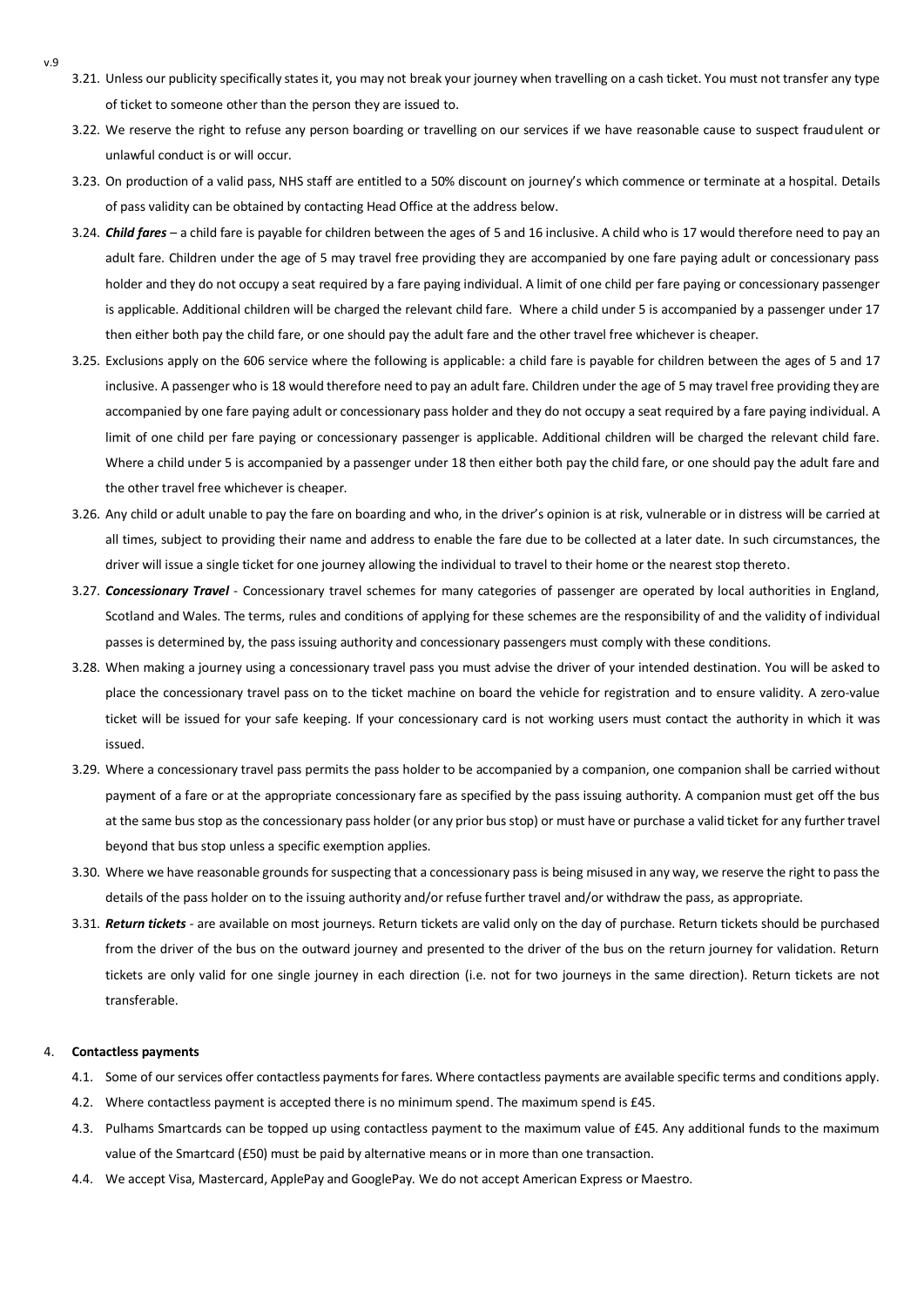- v.9
- 4.5. Where contactless payment is accepted the customer is responsible for ensuring that the card is fully functional, is undamaged and holds sufficient funds. If the card fails when presented to the reader it is the responsibility of the customer to present another card or an alternative means of payment.
- 4.6. If using a mobile phone or other contactless device, it is the responsibility of the customer to ensure that the device has sufficient power to carry out the transaction.
- 4.7. It is the responsibility of the customer to check the fare for the chosen journey prior to travel and carry an alternative method of payment in the event of faulty equipment or declined cards. There are several reasons why a card may not work including:
	- Card is invalid
	- Card is not a contactless card or has not been approved for contactless payment
	- Card is not accepted (see Section 4.4)
	- Card is being presented for a payment over £45
	- Card has not been used as chip and pin before
	- The mobile device has not been set up correctly
	- The card has been placed on the deny list

If a customer expects their card to work and it fails, we advise contacting the issuing bank for further guidance.

- 4.8. Customers will receive a ticket when paying by contactless and this must be retained as per Conditions of Travel section 3.15 above.
- 4.9. When touching a contactless payment card on to the card reader, the customer is giving authorisation for the cost of the journey they wish to make including any maximum or unpaid fares, to be charged to their account.
- 4.10. The amount charged to a contactless payment card will be the fare or fares appropriate to the requested journey and any unpaid fares owing.
- 4.11. If a customer has unpaid fares for previous travel, the card is placed on the deny list and the customer will not be permitted to travel until the amount owing has been paid in full. This can be achieved by contacting our Head Office on the details below. An alternative method of payment must be provided in order for the requested journey to continue.
- 4.12. We reserve the right to refuse or ban travel for customers with unpaid fares until the amount owing is settled.
- 4.13. If a contactless payment card is declined when we submit it for payment, it will be marked as denied and we reserve the right to immediately initiate debt collection procedures. In this circumstance, the customer authorises us to seek recovery using those card details until payment is made in full.
- 4.14. If a card is already on the deny list and an attempt is made to use it again, the card will be declined at the terminal on the bus and we reserve the right to collect unpaid fares from that card.
- 4.15. A customer must be prepared to show the contactless payment card used on every journey made with it to an authorised member of staff or police officer to inspect the contactless card at any time during the journey.
- 4.16. Smartcard top-ups using contactless payment show immediately on the Smartcard. However, where a payment fails the debt collection procedures described above will apply.
- 4.17. We reserve the right to investigate and refuse travel for cards declined on multiple occasions.

# 5. **Boarding and Alighting**

- 5.1. Customers must only get on and off the vehicle at designated bus stops or stopping points on the specific route on which travel is taking place. On some routes, customers may board and alight at places considered safe by the driver. Customers should indicate clearly to the driver of an approaching bus if they wish to board. This must be done at the boarding point and in sufficient time to enable the driver to stop safely. In all other circumstances we accept no responsibility if the driver does not stop or allow permission to board.
- 5.2. Passengers must not use the emergency exits on any vehicle except in genuine emergency or where instructed to do so by the driver.
- 5.3. When wishing to alight, please ring the bell once to alert the driver. For your comfort and safety, please give the driver sufficient time to slow down properly before coming to a stop. Except for in exceptional circumstances, the driver is not permitted to allow passengers to get on or off the vehicle when held up in traffic or stationery at traffic lights. At bus stations and stands, passengers cannot board once the driver had signalled their intention for the vehicle to leave the stand.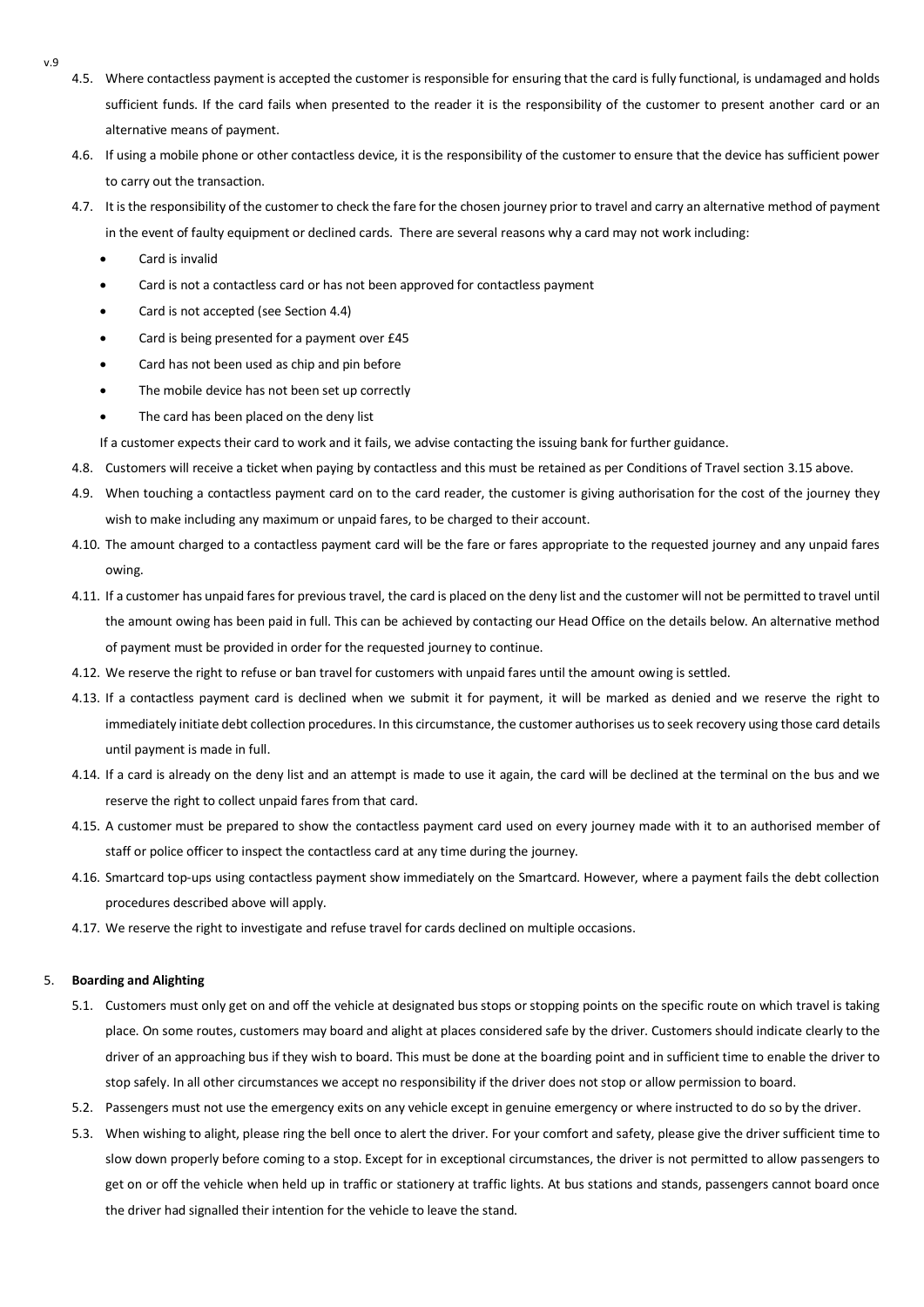5.4. We accept no responsibility for customers attempting to get on or off the bus at any prohibited place or when the vehicle is moving or for failing to alight at their destination.

#### 6. **Wheelchairs, Mobility Scooters and Pushchairs**

- 6.1. There is no legal requirement to carry Mobility Scooters which are carried at each operator's individual discretion. However, provided they meet the size and weight limits set out below and there is sufficient space, we are able to accommodate one wheelchair or mobility scooter on buses built to the Public Service Vehicles Accessibility Regulations 2000 (PSVAR). Signage on the vehicle will indicate where there is a designated wheelchair/scooter space.
- 6.2. We cannot carry wheelchairs or mobility scooters which, combined with the weight of the occupant, are heavier than the safe working limit of the wheelchair ramp. It should be for the driver's discretion to confirm that the mobility scooter and occupant are within the SWL for the ramp. If the driver considers the weight to be in excess of this, then the intending passenger should be politely refused entry onto the vehicle and offered an appropriate explanation. Drivers should respectfully ask the customer the combined weight of the wheelchair with its occupant.
- 6.3. "Class 2" scooters with 3 or 4 wheels will be accepted provided they are no more than 600mm wide and 1000mm long, with a turning radius not exceeding 1200mm, and subject to other criteria set out herein. The weight of the scooter plus occupant must be within the safe working limit (SWL) of the ramp fitted to the vehicle. As a general rule the ramps fitted to vehicles have a safe working limit of 300kg.The SWL is identified on the bulkhead in each vehicle or on the actual ramp itself. Class 2 scooters generally weigh 65kg, leaving 235kg (approx 37 stones) allowance for the occupant. It should be for the driver's discretion to confirm that the mobility scooter and occupant are within the SWL for the ramp. If the driver considers the weight to be in excess of this, then the intending passenger should be politely refused entry onto the vehicle and offered an appropriate explanation.
- 6.4. "Class 3" scooters are larger and are capable of travelling at 6-8mph. These are not designed to be carried by bus and should therefore be refused for carriage. They can also easily be identified, as they must be fitted with front/rear lights, hazard warning lights, and a manual brake.
- 6.5. Once on board, users should put their mobility scooter in the designated wheelchair space, reversed up to the backrest. The scooter motor must be switched off and the scooter parked in gear to avoid movement. If the wheelchair space is already occupied by a wheelchair, it will not be possible for the scooter user to travel. It is a requirement that the passenger remains on the mobility scooter once it is parked in the designated wheelchair space, using the handrails provided to assist with safety and stability. The scooter must therefore, be maintained in good working order, that no battery or electrical or mechanical equipment should be exposed or be leaking any fluid, is not modified or customised such that it represents an obstruction or other hazard to other passengers, and that the scooter should not be overloaded with any items which would make the scooter unstable (e.g. shopping bags).
- 6.6. Our drivers will provide reasonable assistance to scooter and wheelchair users. Drivers can only provide assistance where it is within their own physical limitations to do so. The Public Service Vehicles (Conduct of Drivers, Inspectors, Conductors and Passengers) Regulations 1990 (the "Conduct Regulations") states that "drivers of public service vehicles must provide disabled passengers with certain types of assistance for example deploy boarding ramps and lifts when required, provide wheelchair users with assistance to board or alight the vehicle etc." There is no obligation for drivers to provide physical assistance to scooter or wheelchair users which might cause them injury.
- 6.7. Inconsiderate parking or other factors may prevent the vehicle from being positioned sufficiently close to the kerb to allow a wheelchair user to get on or off safely. In this case the driver will try to identify a safe place to pull in as close to the bus stop as possible.
- 6.8. It is the customers responsibility to ensure that their wheelchair, mobility scooter, pram or pushchair is safely positioned within the designated area, that they adhere to any notices applicable to that area and ensure that it does not obstruct or block any exit or gangway.
- 6.9. Wheelchair users have priority over everyone else for the use of the designated wheelchair space. Common decency and respect for wheelchair users should mean that customers without disabilities make way for them whenever reasonable to do so. There may be occasions when non-disabled passengers occupying the wheelchair space are politely asked to move by the driver in order to allow room for the disabled passenger. Customers are required to offer reasonable cooperation in allowing proper use of the designated wheelchair area. We ask that passengers already on board the vehicle allow proper use of the designated wheelchair space by vacating this space if it is required by a customer in a wheelchair (or, if no wheelchair user is travelling, a disabled buggy or approved mobility scooter) including repositioning prams, folding buggies and storing such items in the luggage space.

v.9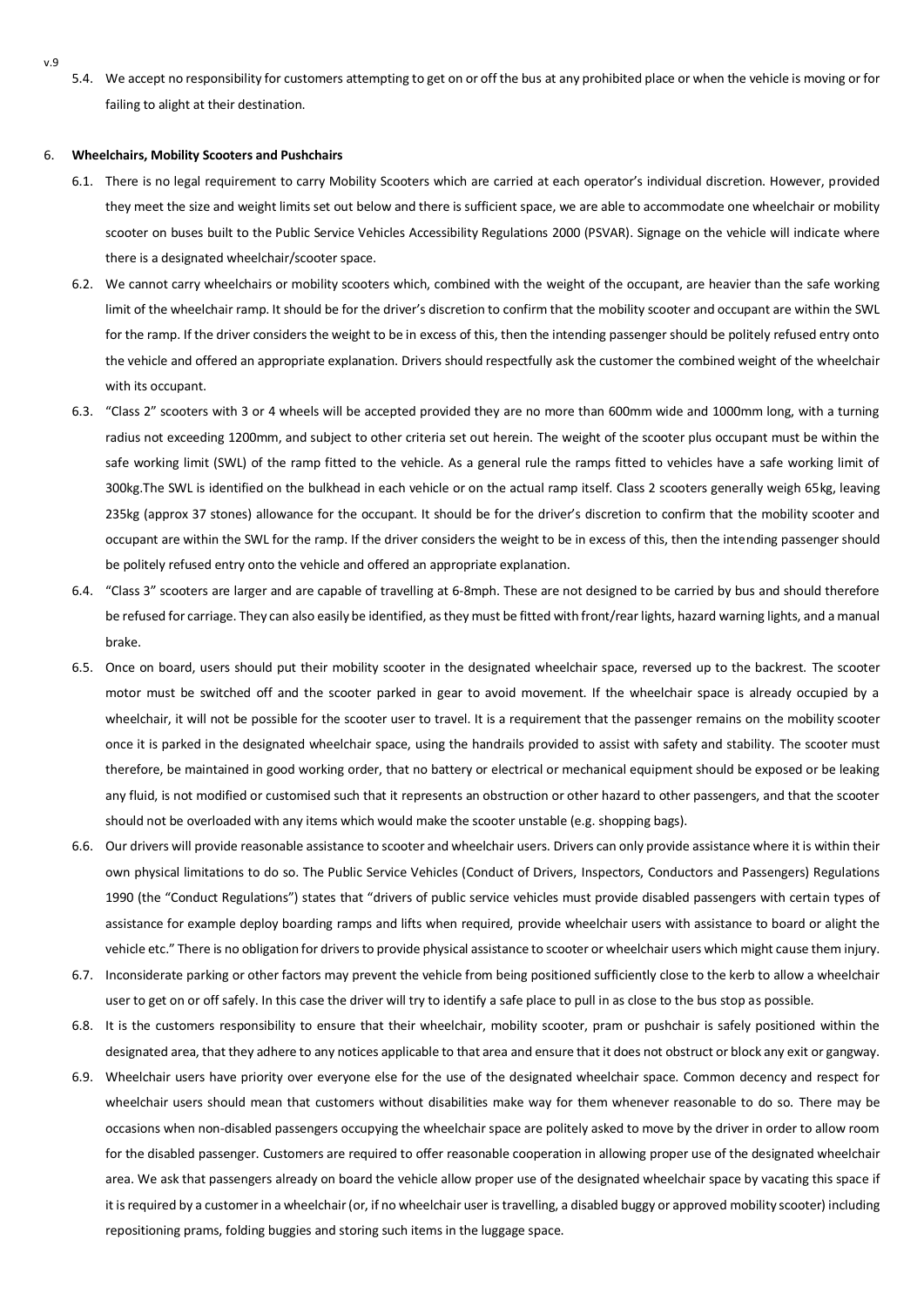- v.9
- 6.10. We are unable to guarantee that a wheelchair space will be available on every service as it may be already occupied by a wheelchair user. If this is the case, the driver should seek guidance from the Operations team where alternative arrangements may be made, or the driver of the next service is informed that a wheelchair user wishes to board.
- 6.11. Pushchairs and buggies occupying the wheelchair space on a vehicle must be facing forward with brakes applied and held at all times in case of emergency braking.

# 7. **Luggage**

- 7.1. Luggage is carried free of charge. In the interests of safety and for the comfort of all passengers, we reserve the right to refuse or restrict the size, amount and type of luggage or other belongings that you can bring on board. This may be because the driver has reasonable cause to believe that there is insufficient space, the items of luggage may cause an inconvenience or present a danger to other passengers or the items may block any designated wheelchair or pushchair space, gangway or exit.
- 7.2. We cannot be held liable for any inconvenience or loss caused to the customer if they are refused travel under these circumstances or if their luggage or belongings are damaged or lost whilst on the bus. Customers remain responsible at all times, for the safe carriage, handling and stability of any items brought on board. Luggage is carried at your risk and we accept no liability for any loss or damage to you or any third party however caused.
- 7.3. Folding bicycles are permitted on board provided they are stowed safely and that they do not block the aisles or access to seats. There must be sufficient space on the vehicle to allow a folding bicycle on board and this is at the driver's discretion. Ideally, folding bicycles must be carried in a suitable carrying bag to reduce the risk of injury to other passengers.
- 7.4. Standard non-folding bicycles cannot be carried on our buses.
- 7.5. We do not accept explosive, hazardous or combustible materials or items likely to present a danger to other passengers our staff of the vehicle. Liquids, such as paint, must be carried in correct and sealed containers and kept stable at all times.

#### 8. **Lost Property**

- 8.1. Please hand any item of lost property that you find on our vehicles to the driver as soon as it is safe to do so.
- 8.2. If you have lost your property on one of our vehicles you should contact the Head Office in Bourton-on-the-Water contact details of which can be found on our websit[e www.pulhamscoaches.com.](http://www.pulhamscoaches.com/)
- 8.3. All lost property found or handed in by drivers or company officials or by a third party is recorded, labelled and stored. If the lost property is contained in a package, bag or other container, we may open it and examine it in order to trace the owner.
- 8.4. Higher value items such as mobile phones, iPods, purses are stored for 3 months. Lower value items such as clothing, shoes, gloves etc are stored for 1 month after which items are donated to charity.
- 8.5. Due to health and safety foodstuffs and their containers and soiled items are disposed of after 48 hours. We reserve the right to immediately dispose of any items which we consider may become a health and safety risk.
- 8.6. When reporting lost property please complete the appropriate form on our website a[t www.pulhamscoaches.com/lost-property-pulhams](http://www.pulhamscoaches.com/lost-property-pulhams) or emai[l info@pulhamscoaches.com](mailto:info@pulhamscoaches.com) giving a full description of the item. When claiming lost property, you must supply a full description of the item including its contents if applicable and provide the details of where and when it was lost in order to reasonably satisfy us that you are the rightful owner of the property.
- 8.7. Once lost property has been identified you will be given details of how and where to collect the item. Under normal circumstances, you will need to collect the lost property from our Head Office in Bourton-on-the-Water during office hours. You will need to pay the cost of postage and packaging in advance if we agree to post lost property back to you or alternatively arrange and pay for collection by a courier. We reserve the right to charge an administration fee for this service.
- 8.8. We shall not be liable for lost property that you have asked us to replace or leave on a vehicle for you to retrieve from the vehicle on the same day or any day thereafter. Any such requests must be made in writing and we reserve the right to refuse.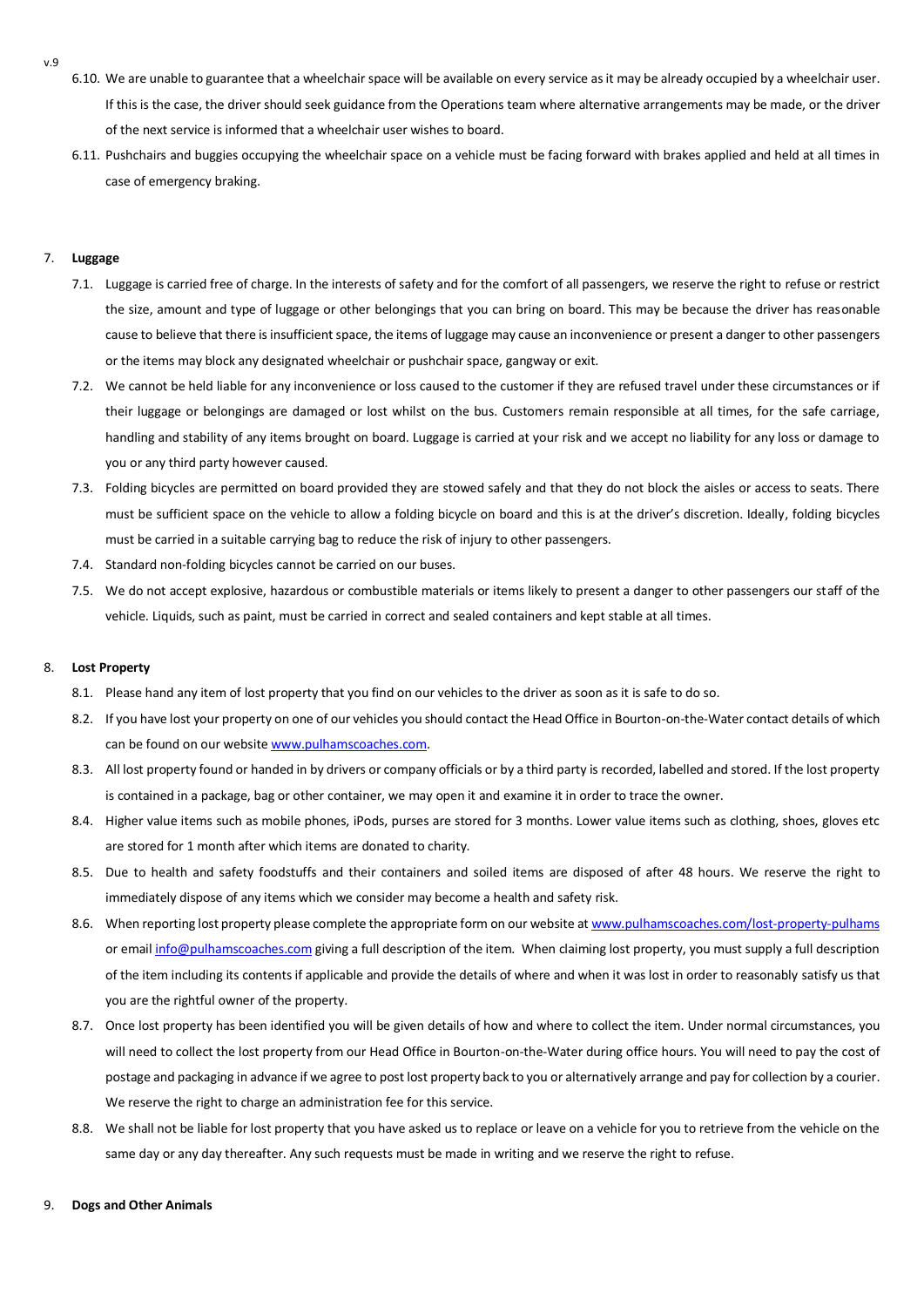- v.9
- 9.1. We welcome assistance dogs of any size free of charge at any time on our vehicles both when accompanying a registered disabled person and when being trained by a trainer bearing the appropriate valid identification.
- 9.2. In all other cases, except on Service 99, one dog or small animal may be carried per customer and at the driver's discretion and providing the relevant fare is paid for the animal. All dogs must be kept on leads at all times. Dogs must be muzzled where they are likely to be dangerous or where this is legally required in accordance with the Dangerous Dogs Act or other equivalent legislation. Small animals must be caged, boxed or kept on a lead. Any animal carried must remain under control and must not be allowed to sit on the seats (although they may sit on your lap).
- 9.3. Service 99 cannot accept dogs other than assistance dogs accompanying a registered disabled person or when being trained by a trainer bearing the appropriate valid identification. No other animals are permitted to travel on Service 99.
- 9.4. Customers are responsible for the behaviour of their animals at all times, and for any damage or injury they may cause to any other person or the property of another person, including company property on the vehicle. In cases where animals cause a nuisance or inconvenience to other customers, customers may be asked to leave the vehicle. A charge will be made for cleaning if the animal should soil the vehicle and for repairs should any damage be caused. We cannot be held liable for any inconvenience or loss caused to a customer if they are refused travel or asked to leave the bus under these circumstances.

# 10. **Customer Conduct & Responsibilities**

- 10.1. It helps us to provide a pleasant travel environment if customers are respectful of other passengers, our staff and facilities. Otherwise, you may be refused travel or asked to leave the vehicle or our premises. In particular, you must not:
	- Smoke at any time this includes cigarettes, e-cigarettes, cigars, pipes and means of lighting them.
	- Behave in any way which causes offence to other passengers or our staff this includes verbal or physical abuse; being under the influence of alcohol, drugs or solvents; wearing soiled or dirty clothing; putting your feet on seats; playing personal or other music systems too loudly.
	- Bring or consume any item of food, drink, or other substance or materials on the vehicle in a way that causes offence or a hazard.
	- Consume alcohol while on the vehicle.
	- Leave rubbish or discarded items on the vehicle.
	- Lean out of the vehicle or throw or trail any article from the vehicle.
	- Remain on the vehicle when directed to leave by the driver or Company official.
	- Distribute, offer for sale or solicit for any items without our prior permission this includes collecting for charity.
	- Deliberately interfere with, misuse or damage any equipment or fittings on the vehicle.
	- Take part in any criminal or legally prohibited activity.

#### 11. **Customer Safety & Comfort**

- 11.1. We want all our customers to be safe during their journey. For this reason, you should observe any instructions given to you by our staff in relation to the operation of the vehicle and its overall capacity. In particular, you must not:
	- Board or alight from the vehicle at any place other than a recognised stopping point or, where there are no fixed stops, at a safe location at the driver's discretion.
	- Speak to, distract or impede the driver in any way whilst the vehicle is in motion except in the event of an emergency.
	- Stand forward of the cab area, upstairs or on the stairs of a double-deck vehicle or as prohibited on any other type of vehicle.
	- Obstruct the doorways, exits or any other part of the vehicle so as to inconvenience other passengers or restrict their ability to leave the vehicle in an emergency – this also applies to your belongings.
	- Wear or use rollerblades, skates or other unsuitable forms of footwear whilst on the vehicle.
	- Leave unattended any small children or babies in pushchairs whilst on the vehicle.

11.2. Please advise our staff as soon as possible if:

- You sustain any injury whilst on the vehicle or if you feel unwell during your journey they will arrange for medical assistance if necessary.
- You see any suspicious items or behaviour but take care not to endanger yourself.